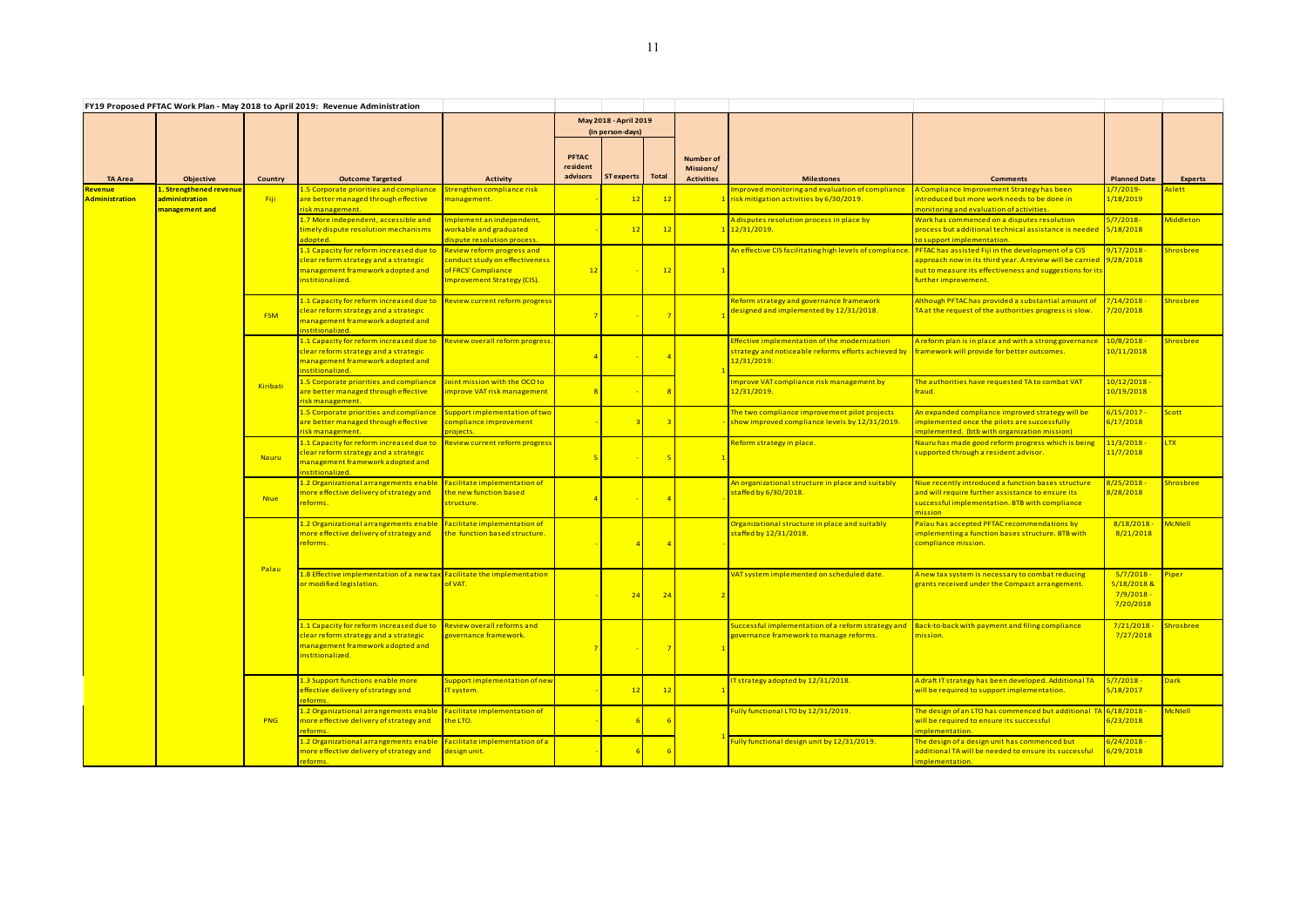|                                    |                                                                                                                     |             | FY19 Proposed PFTAC Work Plan - May 2018 to April 2019: Revenue Administration                                                                  |                                                                                                                                               |                                      |                                           |              |                                                           |                                                                                                                            |                                                                                                                                                                                                                |                                       |                   |
|------------------------------------|---------------------------------------------------------------------------------------------------------------------|-------------|-------------------------------------------------------------------------------------------------------------------------------------------------|-----------------------------------------------------------------------------------------------------------------------------------------------|--------------------------------------|-------------------------------------------|--------------|-----------------------------------------------------------|----------------------------------------------------------------------------------------------------------------------------|----------------------------------------------------------------------------------------------------------------------------------------------------------------------------------------------------------------|---------------------------------------|-------------------|
|                                    |                                                                                                                     |             |                                                                                                                                                 |                                                                                                                                               |                                      | May 2018 - April 2019<br>(in person-days) |              |                                                           |                                                                                                                            |                                                                                                                                                                                                                |                                       |                   |
| <b>TA Area</b>                     | Objective                                                                                                           | Country     | <b>Outcome Targeted</b>                                                                                                                         | <b>Activity</b>                                                                                                                               | <b>PFTAC</b><br>resident<br>advisors | ST experts                                | <b>Total</b> | <b>Number</b> of<br><b>Missions/</b><br><b>Activities</b> | <b>Milestones</b>                                                                                                          | <b>Comments</b>                                                                                                                                                                                                | <b>Planned Date</b>                   | <b>Experts</b>    |
| Revenue l<br><b>Administration</b> | L <mark>. Strengthened revenu</mark><br>administration<br><mark>management and</mark><br>governance<br>arrangements |             | <u> &amp;2 Better revenue administration,</u><br>management and governance<br>arrangements & stronger tax<br>administration core functions.     | PFTAC/CARTAC workshop on<br>Revenue Reforms                                                                                                   |                                      |                                           |              |                                                           | Aligning best practice TA delivery                                                                                         | This workshop will discuss and compare TA delivered<br>by both PFTAC and CARTAC and stimulate discussions<br><mark>on how delivery can be improved.</mark>                                                     | $5/25/2018$ -<br>5/29/2018            | hrosbree          |
|                                    |                                                                                                                     | Regional    | .1 Capacity for reform increased due to<br>lear reform strategy and a strategic<br>management framework adopted and<br>nstitionalized.          | <b>Workshop-Providinga</b><br>framework on managing change<br>in tax administration<br>modernization                                          |                                      |                                           | 10           |                                                           | Build management capability to manage<br>transformational change.                                                          | This workshop will provide managers with insights to<br>manage organizational change.                                                                                                                          | 3/20/2018<br>8/24/2018                | T.B.D /Shrosbree  |
|                                    |                                                                                                                     |             | 1.1 - 1.5 PITAA Heads meeting -<br>Management and core tax functions.                                                                           | Reviewing regional progress<br>during 2017/2018 and planning<br>ahead.                                                                        |                                      |                                           |              |                                                           | iuccessful PITAA heads meeting and collective plans<br>to further strengthen regional reforms.                             | PFTAC will continue to support the development of<br>PITAA into a strong tax administration association.                                                                                                       | 9/18/2018 -<br>9/20/2018              | <b>LTX</b>        |
|                                    |                                                                                                                     |             | 1.5 Attend OCO annual conference                                                                                                                | Build on the alliance build with<br>the OCO to improve regional<br>risk management capability.                                                |                                      |                                           |              |                                                           | presentation on risk management.                                                                                           | Attend the OCO conference in Melbourne and deliver To support DRM, PFTAC and the OCO have entered into<br>a strategic partnership to improve risk management<br>between tax and customs administrations.       | $5/11/2018$ .<br>5/15/2018            | Shrosbree         |
|                                    |                                                                                                                     | RMI         | l.1 Capacity for reform increased due to<br>lear reform strategy and a strategic<br>nanagement framework adopted and<br>nstitionalized.         | Review overall reform progress<br>and governance framework.                                                                                   |                                      |                                           |              |                                                           | An administrative reform implementation plan in<br>place and being regularly monitored.                                    | PFTAC has assisted in setting up an administrative<br>reform with some progress made to date but<br>additional TA is required to support implementation.                                                       | <mark>7/9/2018 -</mark><br>7/13.2018  | hrosbree          |
|                                    |                                                                                                                     | Samoa       | 1.1 Capacity for reform increased due to<br>lear reform strategy and a strategic<br>nanagement framework adopted and<br>nstitionalized.         | <b>Review overall reform progress</b><br>and governance framework.                                                                            |                                      |                                           |              |                                                           | New strategic plan in place supported by<br>operational plans - by 6/30/2018                                               | Anew strategic plan has been developed and needs to 11/12/2018<br>be supported by strong operational plans.                                                                                                    | 11/15/2018                            | <b>LTX</b>        |
|                                    |                                                                                                                     |             | 1.5 Corporate priorities and compliance<br>are better managed through effective<br>isk management.                                              | Further strengthen compliance<br>risk management                                                                                              |                                      |                                           |              |                                                           | An industry partnership initiative targeting high risk<br>ndustry segments showing compliance<br>mprovements by 6/30/2019. | An industry partnership strategy to improve<br>compliance has been introduced but due to staff<br>shortages has struggled to get off the ground.                                                               | 11/16/2018 -<br>11/25/2018            |                   |
|                                    |                                                                                                                     |             | 1.8 Effective implementation of a new tax Facilitate the implementation<br>or modified legislation.                                             | of VAT                                                                                                                                        |                                      |                                           |              |                                                           | iuccessful implementation of VAT.                                                                                          | A decision to implement a VAT has been made with a<br>request from the authorities to support<br>mplementation.                                                                                                | 11/5/2018 -<br>11/16/2018             | <mark>mith</mark> |
|                                    |                                                                                                                     | Timor-Leste | 1.1 Capacity for reform increased due to<br>lear reform strategy and a strategic<br>management framework adopted and<br>nstitionalized.         | <b>Develop MTRS.</b>                                                                                                                          | 12                                   | 12                                        | 24           |                                                           | Design and implementation of an MTRS by<br>6/30/2019.                                                                      | The authorities have requested assistance in the<br>design of an MTRS.                                                                                                                                         | 5/7/2018 -<br>5/18/2018               | Shrosbree /STX    |
|                                    |                                                                                                                     | Tonga       | 1.1 Capacity for reform increased due to<br>lear reform strategy and a strategic<br>nanagement framework adopted and<br>nstitionalized.         | <b>Review current reform</b><br>progress.                                                                                                     | 12                                   |                                           | 12           |                                                           | iuccessful implementation of a reform strategy and<br>governance framework.                                                | Conduct a review of current reform initiatives and<br>provide additional recommendations where<br>necessary.                                                                                                   | <mark>2/12/2019 -</mark><br>2/23/2019 | <b>LTX</b>        |
|                                    |                                                                                                                     | Tuvalu      | 1.1 Capacity for reform increased due to<br>lear reform strategy and a strategic<br>nanagement framework adopted and<br>nstitionalized.         | <b>Review current reform</b><br>progress.                                                                                                     | 12                                   |                                           | 12           |                                                           | <mark>A modernization plan.</mark>                                                                                         | Previous PFTAC recommendations will be reviewed<br>and additional recommendations provided where<br>necessary.                                                                                                 | <mark>3/12/2019</mark> ·<br>3/23/2019 | <b>LTX</b>        |
|                                    |                                                                                                                     | Vanuatu     | 1.1 Capacity for reform increased due to<br>lear reform strategy and a strategic<br>nanagement framework adopted and<br>nstitionalized.         | <b>Review current reform</b><br>progress.                                                                                                     |                                      |                                           |              |                                                           | iuccessful implementation of a reform strategy and Nanuatu has made good progress in implementing<br>overnance framework.  | administrative reforms - additional TA required to<br>further institutionalize new ways of work.                                                                                                               | 5/7/2018 -<br>5/10/2018               | <u>Shrosbree</u>  |
|                                    |                                                                                                                     |             | 1.5 Corporate priorities and compliance<br>are better managed through effective<br>isk management.                                              | Design new generation<br>compliance plan.                                                                                                     |                                      |                                           |              |                                                           | Anew compliance plan introduced with effect from<br>9/1/2018.                                                              | Vanuatu introduced a CIS pilot project which has been<br>evaluated - a new plan will be designed and include<br>learnings from the pilot.                                                                      | $5/11/2018 -$<br>5/18/2018            |                   |
| Revenue<br>Administration          | 2. Strengthened core<br>functions evidenced by<br>an accurate taxpayer                                              | Fiji        | 2.3 A larger proportion of taxpayers meet Strengthen strategies to<br>their filing obligations as required by law. improve on-time filing.      |                                                                                                                                               |                                      |                                           | -6           |                                                           | by 12/31/2018 and measured against TADAT<br>dimensions.                                                                    | On-time filing operating at improved efficiency levels Some gains have been made reflected in on-time filing<br>rates but more needs to be done to improve<br>performance in this area.                        | 5/21/2018<br>5/26/2018                | awrence           |
|                                    | base, taxpayer services<br>supporting voluntary<br>compliance,<br>improvements in filing,                           |             | 2.4 A larger proportion of taxpayers meet Strengthen strategies to<br>their payment obligations as required by improve on-time payment.<br>law. |                                                                                                                                               |                                      |                                           | -6           |                                                           | On-time payment operating at improved efficiency<br>levels by 31/12/2018 and measured against TADAT<br>dimensions.         | Good progress has been made but potential to further<br>improve.                                                                                                                                               | $5/27/2018 -$<br>6/1/2018             |                   |
|                                    | payment and audit<br>activities                                                                                     |             | 2.5. Audit and other verification program<br>more effectively ensure accuracy of<br>reporting                                                   | Strengthen audit capability and<br>programs to ensure<br>completeness and accuracy of<br>reporting/improve compliance<br>in the NHWI segment. |                                      | 12                                        | 12           |                                                           | The audit function operating at improved efficiency<br>levels by 12/31/2018 and measured against TADAT<br>1 dimensions.    | Good progress has been made in reforming the audit<br>environment but additional TA is required to take<br>performance to a higher level.                                                                      | $7/2/2018 -$<br>7/13/2018             | Haigh             |
|                                    |                                                                                                                     |             | 2.3 Alarger proportion of taxpayers meet<br>their payment obligations as required by declare tax liabilities and is<br>law.                     | Self-assessment is used to<br>strengthened over time.                                                                                         |                                      | 12                                        | 12           |                                                           | A self-assessment across main tax types in place by<br>$1 \mid 12/31/2019.$                                                | Selfassessment needs to be expanded to other taxes<br>besides VAT.                                                                                                                                             | 6/4/2018<br>6/15/2018                 | <b>McNIell</b>    |
|                                    |                                                                                                                     |             | 2.2 Taxpayer Services initiatives to<br>support voluntary compliance are<br>strengthened.                                                       | Strengthen the taxpayer<br>services functions to further<br>improve voluntary compliance<br>levels.                                           |                                      |                                           | $12$         |                                                           | Taxpayer services operating at increased efficiency<br>levels and measured against TADAT dimensions.                       | Substantial improvements have been made to<br>taxpayer services but a more integrated approach to<br>support the Compliance Improvement Strategy has the<br>potential to further improve voluntary compliance. | $7/9/2018 -$<br>7/20/2018             | Scott             |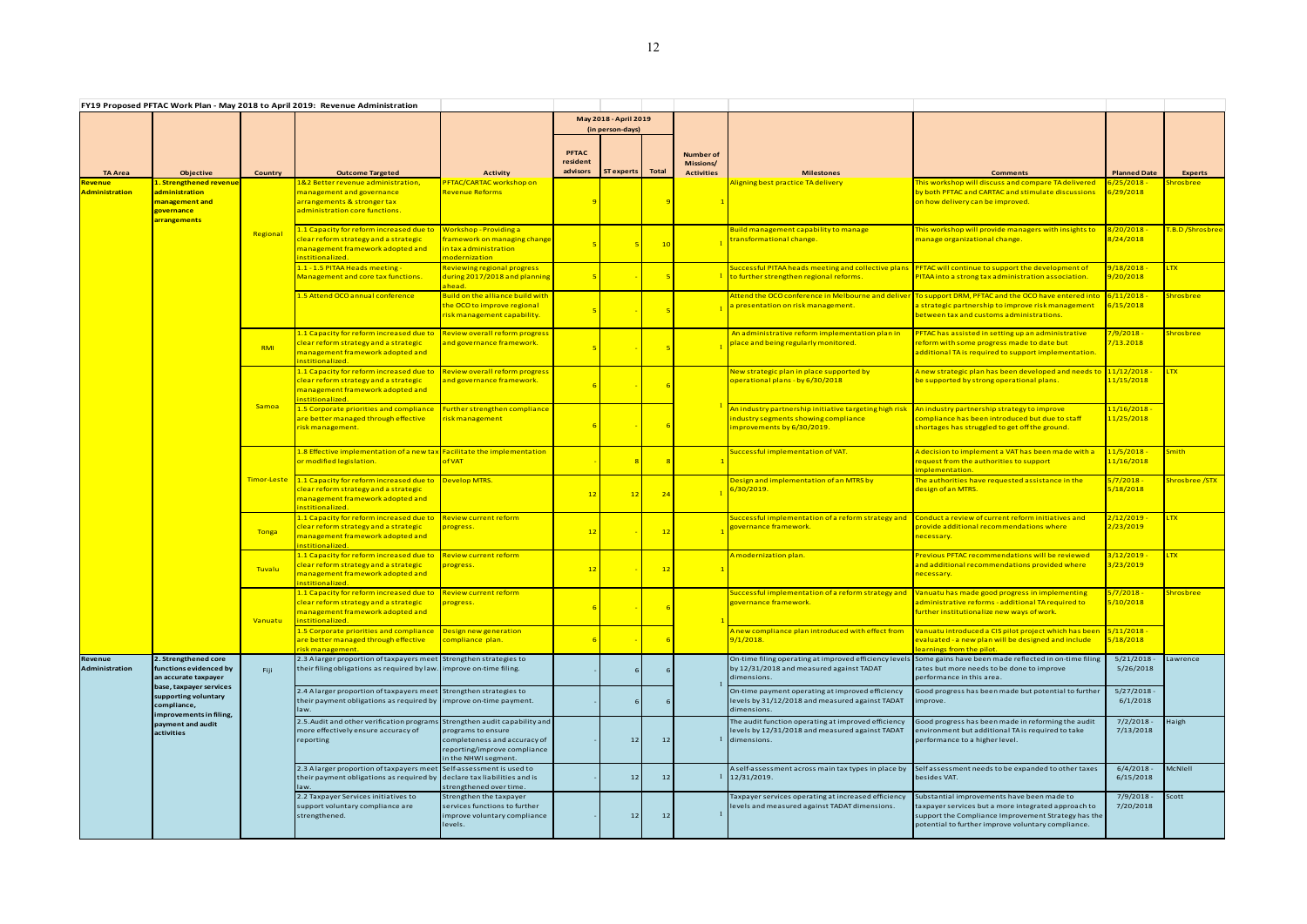|                           |                                                                        |            | FY19 Proposed PFTAC Work Plan - May 2018 to April 2019: Revenue Administration                                                                                                                                              |                                                                                                         |                                      |                                           |                 |                                                    |                                                                                                                                                                                                                            |                                                                                                                                                                                                                                   |                                                  |                |
|---------------------------|------------------------------------------------------------------------|------------|-----------------------------------------------------------------------------------------------------------------------------------------------------------------------------------------------------------------------------|---------------------------------------------------------------------------------------------------------|--------------------------------------|-------------------------------------------|-----------------|----------------------------------------------------|----------------------------------------------------------------------------------------------------------------------------------------------------------------------------------------------------------------------------|-----------------------------------------------------------------------------------------------------------------------------------------------------------------------------------------------------------------------------------|--------------------------------------------------|----------------|
|                           |                                                                        |            |                                                                                                                                                                                                                             |                                                                                                         |                                      | May 2018 - April 2019<br>(in person-days) |                 |                                                    |                                                                                                                                                                                                                            |                                                                                                                                                                                                                                   |                                                  |                |
| <b>TA Area</b>            | <b>Objective</b>                                                       | Country    | <b>Outcome Targeted</b>                                                                                                                                                                                                     | <b>Activity</b>                                                                                         | <b>PFTAC</b><br>resident<br>advisors | <b>ST experts</b>                         | <b>Total</b>    | <b>Number of</b><br>Missions/<br><b>Activities</b> | <b>Milestones</b>                                                                                                                                                                                                          | <b>Comments</b>                                                                                                                                                                                                                   | <b>Planned Date</b>                              | <b>Experts</b> |
| Revenue<br>Administration | 2. Strengthened core<br>functions evidenced by<br>an accurate taxpayer |            | 2.3 A larger proportion of taxpayers meet Strengthen strategies to<br>their filing obligations as required by law. improve on-time filing.                                                                                  |                                                                                                         |                                      |                                           |                 |                                                    | On-time Filing operating at improved efficiency<br>levels by 12/31/2019 and measured against TADAT<br>dimensions.                                                                                                          | Compliance levels are low with a considerable<br>commitment required by the authorities to improve<br>current compliance trends.                                                                                                  | 8/6/2018<br>8/9/2018                             | Lawrence       |
|                           | base. taxpaver services                                                | <b>FSM</b> | 2.4 A larger proportion of taxpayers meet Strengthen strategies to<br>their payment obligations as required by improve on-time payment.<br>law.<br>2.2 Taxpayer Services initiatives to<br>support voluntary compliance are | Strengthen the taxpayer<br>services functions to further                                                |                                      |                                           |                 |                                                    | On-time payment operating at improved efficiency<br>levels by 12/31/2019 and measured against TADAT<br>dimensions.<br>Taxpayer services operating at increased efficiency<br>levels and measured against TADAT dimensions. | Compliance levels are low with a considerable<br>commitment required by the authorities to improve<br>current compliance trends.<br>A taxpayer services strategy is in place but needs to be<br>driven by senior management.      | 8/10/2018<br>8/13/2018<br>8/14/2018<br>8/17/2018 |                |
|                           |                                                                        |            | strengthened.                                                                                                                                                                                                               | improve voluntary compliance<br>levels.                                                                 |                                      |                                           | 4               |                                                    |                                                                                                                                                                                                                            |                                                                                                                                                                                                                                   |                                                  |                |
|                           |                                                                        |            | 2. Strengthened core tax functions.                                                                                                                                                                                         | Review operational<br>modernization plan and<br>provide further assistance<br>moving forward.           |                                      |                                           | 4               |                                                    | The operational reform plan is monitored on a<br>regular basis and supported by a strong governance<br>framework - by 12/31/2018.                                                                                          | A operational reform plan is in place and with a strong<br>governance framework will provide for better<br>outcomes.                                                                                                              | 6/11/2018<br>6/14/2018                           | Scott          |
|                           |                                                                        |            | 2.3 A larger proportion of taxpayers meet Strengthen strategies to<br>their filing obligations as required by law.                                                                                                          | improve on-time filing.                                                                                 |                                      |                                           | $\overline{2}$  |                                                    | On-time filing operating at improved efficiency levels Potential to improve on-time filing which will<br>by 12/31/2019 and measured against TADAT<br>dimensions.                                                           | contribute to improved levels of voluntary compliance.                                                                                                                                                                            | 6/18/2018<br>6/19/2018                           |                |
|                           |                                                                        | Kiribati   | 2.4 A larger proportion of taxpayers meet Strengthen strategies to<br>their payment obligations as required by improve on-time payment.<br>law                                                                              |                                                                                                         |                                      |                                           | 3               |                                                    | On-time payment operating at improved efficiency<br>levels by 12/31/2019 and measured against TADAT<br>dimensions.                                                                                                         | Potential to improve on-time Payment which will<br>contribute to improved levels of voluntary compliance.                                                                                                                         | 6/20/2018<br>6/22/2018                           |                |
|                           |                                                                        |            | 2.5. Audit and other verification programs<br>more effectively ensure accuracy of<br>reporting                                                                                                                              | Strengthen audit capability and<br>programs to ensure<br>completeness and accuracy of<br>reporting      |                                      | 12                                        | 12              |                                                    | The audit function operating at improved efficiency<br>levels by 12/31/2018 and measured against TADAT<br>dimensions.                                                                                                      | The authorities have requested TA to assist in building<br>audit capability.                                                                                                                                                      | $7/9/2018 -$<br>7/20/2018                        | Leano          |
|                           |                                                                        | Niue       | 2.3 A larger proportion of taxpayers meet<br>their filing obligations as required by law.                                                                                                                                   | Strengthen strategies to<br>improve on-time filing.                                                     |                                      |                                           | $\overline{4}$  |                                                    | On-time filing operating at improved efficiency levels<br>by 12/31/2019 and measured against TADAT<br>dimensions.                                                                                                          | Niue has recently embarked upon a strategy to rebuild 8/13/2018<br>their tax administration including the introduction of a $8/16/2018$<br>function based structure which includes an arrears<br>and returns management function. |                                                  | Shrosbree      |
|                           |                                                                        |            | 2.4 A larger proportion of taxpayers meet Strengthen strategies to<br>their payment obligations as required by improve on-time payment.<br>law.                                                                             |                                                                                                         | 5                                    |                                           | 5               |                                                    | On-time payment operating at improved efficiency<br>levels by 12/31/2019 and measured against TADAT<br>dimensions.                                                                                                         | Niue has recently embarked upon a strategy to rebuild 8/17/2018 -<br>their tax administration including the introduction of a 8/21/2018<br>function based structure which includes an arrears<br>and returns management function. |                                                  |                |
|                           |                                                                        |            | 2.2 Taxpayer Services initiatives to<br>support voluntary compliance are<br>strengthened.                                                                                                                                   | Strengthen the taxpayer<br>services functions to further<br>improve voluntary compliance<br>levels.     | 3                                    |                                           |                 |                                                    | Taxpayer services strategy and function in place by<br>12/31/2019 and measured against TADAT<br>dimensions.                                                                                                                | Niue has recently embarked upon a strategy to rebuild 8/22/2018 -<br>their tax administration including the introduction of a $8/24/2018$<br>function based structure which includes a taxpayer<br>services function.             |                                                  |                |
|                           |                                                                        |            | 2.3 A larger proportion of taxpayers meet Strengthen strategies to<br>their filing obligations as required by law. improve on-time filing.                                                                                  |                                                                                                         |                                      |                                           |                 |                                                    | by 12/31/2019 and measured against TADAT<br>dimensions.                                                                                                                                                                    | On-time filing operating at improved efficiency levels Anew function based structure has been introduced<br>but more TA is needed to support implementation and<br>new ways of work.                                              | 8/6/2018<br>8/9/2018                             | <b>McNlell</b> |
|                           |                                                                        | Palau      | 2.4 A larger proportion of taxpayers meet Strengthen strategies to<br>their payment obligations as required by                                                                                                              | improve on-time payment.                                                                                |                                      |                                           | $\overline{a}$  |                                                    | On-time payment operating at improved efficiency<br>evels by 12/31/2019 and measured against TADAT<br>dimensions.                                                                                                          | A new function based structure has been introduced<br>but more TA is needed to support implementation and 8/13/2018<br>new ways of work.                                                                                          | $3/10/2018 -$                                    |                |
|                           |                                                                        |            | 2.2 Taxpayer Services initiatives to<br>support voluntary compliance are<br>strengthened.                                                                                                                                   | Strengthen the taxpayer<br>services functions to further<br>improve voluntary compliance<br>levels.     |                                      |                                           | $\overline{4}$  |                                                    | Improved delivery of taxpayer services by<br>12/31/2019 and measured against TADAT<br>dimensions.                                                                                                                          | A new function based structure has been introduced<br>but more TA is needed to support implementation and 8/17/2018<br>associated new ways of work.                                                                               | $8/14/2018 -$                                    |                |
|                           |                                                                        | <b>PNG</b> | 2.2 Taxpayer Services initiatives to<br>support voluntary compliance are<br>strengthened.                                                                                                                                   | Strengthen the taxpayer<br>services functions to further<br>improve voluntary compliance<br>levels.     |                                      |                                           |                 |                                                    | Improved delivery of taxpayer services by<br>12/31/2019 and measured against TADAT<br>dimensions.                                                                                                                          | A decision to introduce a strengthened taxpayer<br>services function has been made but additional TA will 7/5/2018<br>be required to facilitate successful implementation.<br>Back-to-back with LTO mission.                      | 6/30/2018                                        | <b>McNIell</b> |
|                           |                                                                        |            | 2.5 Audit and other verification program<br>more effectively ensure accuracy of<br>reporting                                                                                                                                | Workshop - Build regional audit<br>management capability.                                               | - 5                                  |                                           | 10 <sup>1</sup> |                                                    | Improve audit management expertise.                                                                                                                                                                                        | The audit function in PICs can be improved through<br>enhanced management capability (identified through<br>a Training Needs Analysis)                                                                                            | 10/8/2018<br>10/12/2018                          | <b>TBD</b>     |
|                           |                                                                        | Regional   | 2.3,2.4 A larger proportion of taxpayers<br>meet their filing and payment<br>obligational                                                                                                                                   | Workshop - Build regional<br>capability to improve the<br>management of returns and<br>debt - managers. | 5                                    |                                           | 10              |                                                    | Improve returns and debt management capability.                                                                                                                                                                            | Regional returns and debt management statistics<br>show room for improvement against TADAT<br>dimensions.                                                                                                                         | $1/4/2019$ -<br>1/8/2019                         | <b>TBD</b>     |
|                           |                                                                        |            | 2.1-2.5 Strengthen regional core tax<br>administration functions                                                                                                                                                            | Regional attachments -<br>strengthen PIC core tax<br>functions.                                         |                                      |                                           |                 |                                                    | Improve PIC core tax functions.                                                                                                                                                                                            | Providing PIC staff with an opportunity to work with<br>PFTAC on missions will provide and build regional<br>expertise.                                                                                                           | $5/1/2018 -$<br>4/30/2018                        | <b>TBD</b>     |
|                           |                                                                        |            | 2.1-2.5 Strengthen regional core tax<br>dministration functions                                                                                                                                                             | Support PITAA in developing<br>"phase one" e-learning training<br>material.                             |                                      | 12                                        | 12              |                                                    | PITAA's first e-learning program delivered by<br>12/31/2018.                                                                                                                                                               | PFTAC will continue to support the development of<br>PITAA into a strong tax administration association.                                                                                                                          | 6/11/2018<br>6/25/2018                           | <b>TBD</b>     |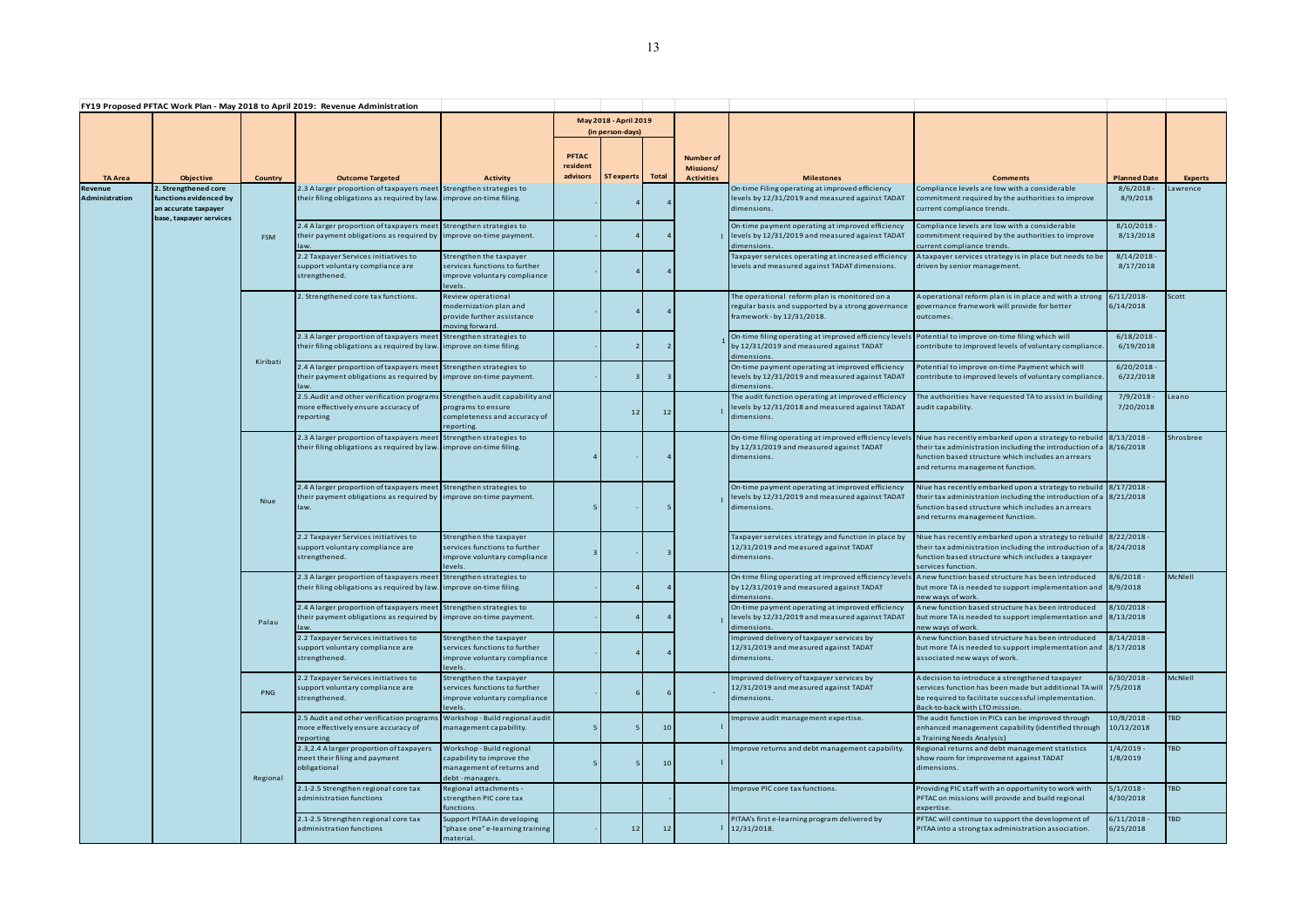|                           |                                                                                                                                                                                                        |                    | FY19 Proposed PFTAC Work Plan - May 2018 to April 2019: Revenue Administration                                                                  |                                                                                                     |                                      |                                           |              |                                                    |                                                                                                                                                                     |                                                                                                                                                                       |                            |                |
|---------------------------|--------------------------------------------------------------------------------------------------------------------------------------------------------------------------------------------------------|--------------------|-------------------------------------------------------------------------------------------------------------------------------------------------|-----------------------------------------------------------------------------------------------------|--------------------------------------|-------------------------------------------|--------------|----------------------------------------------------|---------------------------------------------------------------------------------------------------------------------------------------------------------------------|-----------------------------------------------------------------------------------------------------------------------------------------------------------------------|----------------------------|----------------|
|                           |                                                                                                                                                                                                        |                    |                                                                                                                                                 |                                                                                                     |                                      | May 2018 - April 2019<br>(in person-days) |              |                                                    |                                                                                                                                                                     |                                                                                                                                                                       |                            |                |
| <b>TA Area</b>            | Objective                                                                                                                                                                                              | <b>Country</b>     | <b>Outcome Targeted</b>                                                                                                                         | <b>Activity</b>                                                                                     | <b>PFTAC</b><br>resident<br>advisors | ST experts                                | <b>Total</b> | <b>Number of</b><br>Missions/<br><b>Activities</b> | <b>Milestones</b>                                                                                                                                                   | <b>Comments</b>                                                                                                                                                       | <b>Planned Date</b>        | <b>Experts</b> |
| Revenue<br>Administration | 2. Strengthened core<br>functions evidenced by<br>an accurate taxpayer<br>base, taxpayer services<br>supporting voluntary<br>compliance,<br>improvements in filing,<br>payment and audit<br>activities | RMI                | 2.3 A larger proportion of taxpayers meet Strengthen strategies to<br>their filing obligations as required by law. improve on-time filing.      |                                                                                                     |                                      |                                           |              |                                                    | On-time filing operating at improved efficiency levels PFTAC has assisted in setting up new processes to<br>by 12/31/2019 and measured against TADAT<br>dimensions. | improve efficiency levels but more work is needed to<br>take performance to the next level.                                                                           | $6/11/2018 -$<br>6/14/2018 | awrence        |
|                           |                                                                                                                                                                                                        |                    | 2.4 Alarger proportion of taxpayers meet Strengthen strategies to<br>their payment obligations as required by improve on-time payment.<br>law.  |                                                                                                     |                                      |                                           |              |                                                    | On-time payment operating at improved efficiency<br>levels by 12/31/2019 and measured against TADAT<br>dimensions.                                                  | PFTAC has assisted in setting up new processes to<br>improve efficiency levels but more work is needed to<br>take performance to the next level.                      | 6/15/2018 -<br>6/18/2018   |                |
|                           |                                                                                                                                                                                                        |                    | 2.2 Taxpayer Services initiatives to<br>support voluntary compliance are<br>strengthened.                                                       | Strengthen the taxpayer<br>services functions to further<br>improve voluntary compliance<br>levels. |                                      |                                           |              |                                                    | Improved delivery of taxpayer services by<br>12/31/2019 and measured against TADAT<br>dimensions.                                                                   | A taxpayer services plan is in place but more TA is<br>needed to institutionalize the concept.                                                                        | $6/19/2018 -$<br>6/22/2018 |                |
|                           |                                                                                                                                                                                                        |                    | 2.3 Alarger proportion of taxpayers meet Strengthen strategies to<br>their filing obligations as required by law. improve on-time filing.       |                                                                                                     |                                      |                                           | -6           |                                                    | by 12/31/2018 and measured against TADAT<br>dimensions.                                                                                                             | On-time filing operating at improved efficiency levels TA assistance requested by the authorities to improve 9/10/2018 -<br>current compliance levels.                | 9/15/2018                  | Scott          |
|                           |                                                                                                                                                                                                        |                    | 2.4 A larger proportion of taxpayers meet Strengthen strategies to<br>their payment obligations as required by improve on-time payment.         |                                                                                                     |                                      |                                           |              |                                                    | On-time payment operating at improved efficiency<br>levels by 12/31/2018 and measured against TADAT<br>dimensions.                                                  | TA assistance requested by the authorities to improve<br>current compliance levels.                                                                                   | 9/16/2018 -<br>9/21/2018   |                |
|                           |                                                                                                                                                                                                        | Samoa              | 2.2 Taxpayer Services initiatives to<br>support voluntary compliance are<br>strengthened.                                                       | Strengthen the taxpayer<br>services functions to further<br>improve voluntary compliance<br>levels. |                                      |                                           |              |                                                    | Improved delivery of taxpayer services by<br>12/31/2019 and measured against TADAT<br>dimensions.                                                                   | A taxpayer services function in place with potential to<br>further improve service delivery and an create an<br>environment that improves voluntary compliance.       | $9/22/2018 -$<br>9/28/2018 |                |
|                           |                                                                                                                                                                                                        |                    | 2.5 Audit and other verification program:<br>more effectively ensure accuracy of<br>reporting                                                   | Strengthen audit capability and<br>programs to ensure<br>completeness and accuracy of<br>reporting. |                                      | 12                                        | 12           |                                                    | The audit function operating at improved efficiency<br>levels by 12/31/2018 and measured against TADAT<br><sup>1</sup> dimensions.                                  | A PFTAC audit modernization plan has been accepted<br>by the authorities but additional TA is required to<br>assist with implementation.                              | 8/20/2018 -<br>8/31/2018   | Haigh          |
|                           |                                                                                                                                                                                                        | Solomon<br>Islands | 2.3 A larger proportion of taxpayers meet Strengthen strategies to<br>their filing obligations as required by law. improve on-time filing.      |                                                                                                     |                                      |                                           |              |                                                    | On-time filing operating at improved efficiency levels<br>by 12/31/2019 and measured against TADAT<br>dimensions.                                                   | A PFTAC facilitated strategy has been introduced with<br>some initial progress being made - additional TA<br>requested by the authorities.                            | 7/23/2018<br>7/28/2018     | Lawrence       |
|                           |                                                                                                                                                                                                        |                    | 2.4 Alarger proportion of taxpayers meet Strengthen strategies to<br>their payment obligations as required by limprove on-time payment.<br>law. |                                                                                                     |                                      |                                           |              |                                                    | On-time payment operating at improved efficiency<br>levels by 12/31/2019 and measured against TADAT<br>dimensions.                                                  | A PFTAC facilitated strategy has been introduced with<br>some initial progress being made - additional TA<br>requested by the authorities.                            | 7/29/2018 -<br>8/3/2018    |                |
|                           |                                                                                                                                                                                                        |                    | 2.2 Taxpayer Services initiatives to<br>support voluntary compliance are<br>strengthened.                                                       | Strengthen the taxpayer<br>services functions to further<br>improve voluntary compliance            |                                      |                                           |              |                                                    | Improved delivery of taxpayer services by<br>12/31/2019 and measured against TADAT<br>dimensions.                                                                   | The authorities have requested TA to improve taxpayer<br>services.                                                                                                    | 8/4/2018 -<br>8/10/2018    |                |
|                           |                                                                                                                                                                                                        |                    | 2.3 Alarger proportion of taxpayers meet Strengthen strategies to<br>their filing obligations as required by law. improve on-time filing.       |                                                                                                     |                                      |                                           |              |                                                    | On-time filing operating at improved efficiency levels The authorities have decided to undertake<br>by 12/31/2019 and measured against TADAT<br>dimensions.         | administrative reforms and requested PFTAC<br>assistance to strengthen on-time filing.                                                                                | 10/1/2018-<br>10/6/2018    | awrence        |
|                           |                                                                                                                                                                                                        |                    | 2.4 Alarger proportion of taxpayers meet Strengthen strategies to<br>their payment obligations as required by improve on-time payment.<br>law.  |                                                                                                     |                                      | 7                                         | 7            |                                                    | On-time payment operating at improved efficiency<br>levels by 12/31/2019 and measured against TADAT<br>1 dimensions.                                                | The authorities have decided to undertake<br>administrative reforms and requested PFTAC<br>assistance to strengthen on-time payment and<br>management of tax arrears. | 10/7/2018-<br>10/13/2018   |                |
|                           |                                                                                                                                                                                                        |                    | 2.2 Taxpayer Services initiatives to<br>support voluntary compliance are<br>strengthened.                                                       | Strengthen the taxpayer<br>services functions to further<br>improve voluntary compliance<br>levels. |                                      |                                           |              |                                                    | Improved delivery of taxpayer services by<br>12/31/2019 and measured against TADAT<br>dimensions.                                                                   | The authorities have decided to undertake<br>administrative reforms and requested PFTAC<br>assistance to strengthen taxpayer services.                                | 10/14/2018 -<br>10/19/2018 |                |
|                           |                                                                                                                                                                                                        |                    | 2.3 Alarger proportion of taxpayers meet Strengthen strategies to<br>their filing obligations as required by law. improve on-time filing.       |                                                                                                     |                                      |                                           |              |                                                    | by 12/31/2019 and measured against TADAT<br>dimensions.                                                                                                             | On-time filing operating at improved efficiency levels TA assistance requested by the authorities to improve<br>current compliance levels.                            | 5/21/2018-<br>5/24/2018    | Scott          |
|                           |                                                                                                                                                                                                        | Tuvalu             | 2.4 Alarger proportion of taxpayers meet Strengthen strategies to<br>their payment obligations as required by improve on-time payment.<br>law.  |                                                                                                     |                                      |                                           | -5           |                                                    | On-time payment operating at improved efficiency<br>levels by 12/31/2019 and measured against TADAT<br>dimensions.                                                  | TA assistance requested by the authorities to improve<br>current compliance levels.                                                                                   | 5/25/2018 -<br>5/29/2018   |                |
|                           |                                                                                                                                                                                                        |                    | 2.2 Taxpayer Services initiatives to<br>support voluntary compliance are<br>strengthened.                                                       | Strengthen the taxpayer<br>services functions to further<br>improve voluntary compliance<br>levels. |                                      |                                           |              |                                                    | Improved delivery of taxpayer services by<br>12/31/2019 and measured against TADAT<br>dimensions.                                                                   | Introduce a taxpayer services strategy.                                                                                                                               | 5/30/2018-<br>6/1/2018     |                |